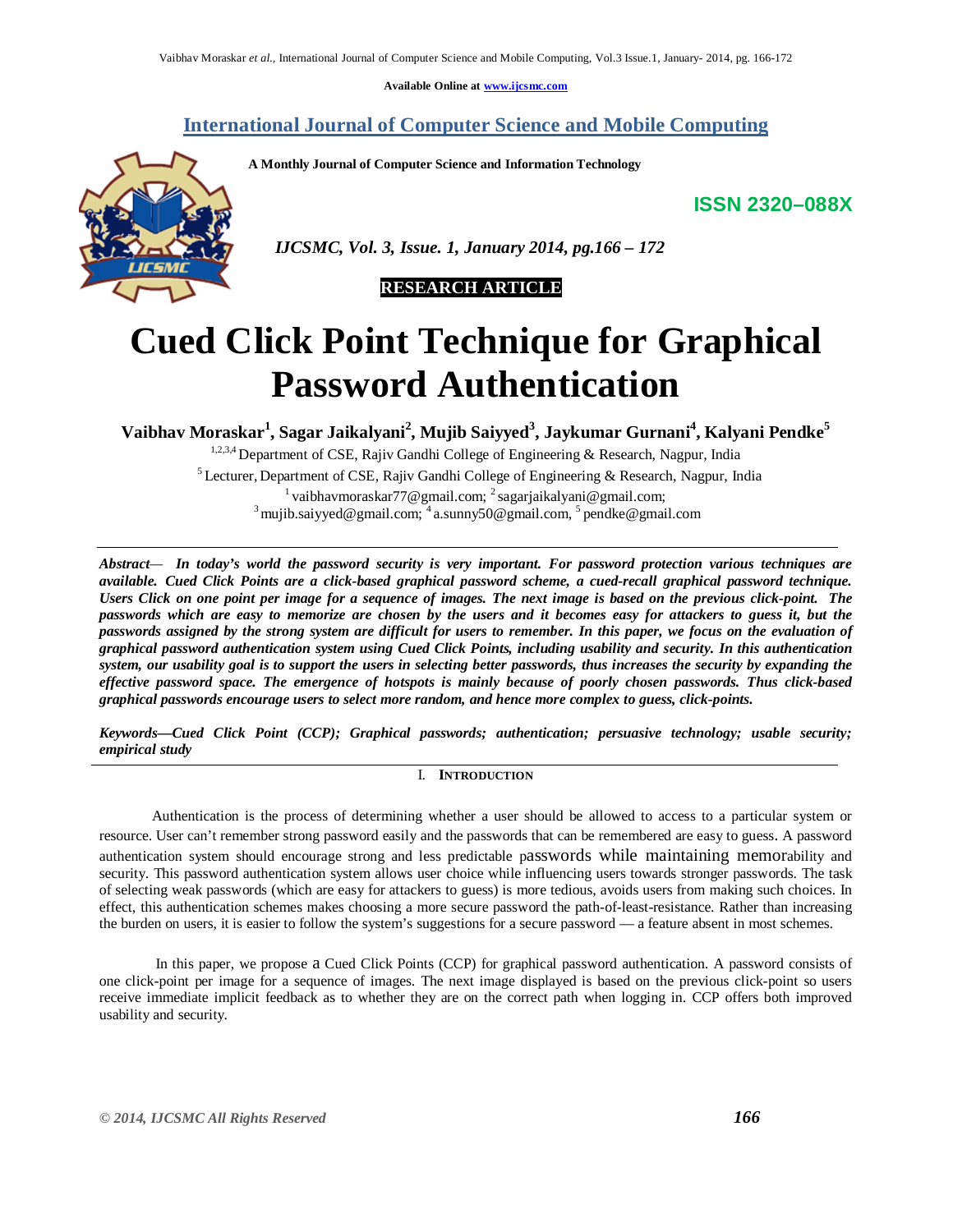# II. **BACKGROUND**

Various graphical password schemes have been proposed as alternatives to text-based passwords. Research has shown that text-based passwords are filled with both usability and security problems that make them less desirable solutions. Studies revealed that the human brain is better at recognizing and recalling images than text.

Graphical passwords are meant to capitalize on this human characteristic in hopes that by reducing the memory burden on users, coupled with a larger full password space offered by images, more secure passwords can be produced and users will not resort to unsafe practices in order to cope.

Graphical passwords may offer better security than text-based passwords because most of the people, in an attempt to memorize text-based passwords, use plain words (rather than the jumble of characters). A dictionary search can hit on a password and allow a hacker to gain entry into a system in seconds. But if a series of selected images is used on successive screen pages, and if there are many images on each page, a hacker must try every possible combination at random.

#### III. **RELATED WORK**

Graphical password schemes can be grouped into three general categories: recognition, recall, and cued recall Recognition is the easiest for human memory whereas pure recall is most difficult since the information must be accessed from memory with no triggers. Cued recall falls between these two as it offers a cue which should establish context and trigger the stored memory.

#### *A. Passfaces*

Passfaces is a graphical password scheme based primarily on recognizing human faces. During password creation, users select a number of images from a larger set. To log in, users must identify one of their pre-selected images from amongst several decoys. Users must correctly respond to a number of these challenges for each login. Davis et al implemented their own version called Faces and conducted a long-term user study. Results showed that users could accurately remember their images but that user-chosen passwords were predictable to the point of being insecure.

# *B. Story*

Davis et al proposed an alternative scheme, Story uses everyday images instead of faces, requires that users select their images in the correct order. Users were encouraged for creating a story as a memory aid. It results in somewhat worse than Faces for memorability, but user choices were much less predictable.

# *C. Passpoint*



Fig. 1: Graphical Password Authentication using Passpoint.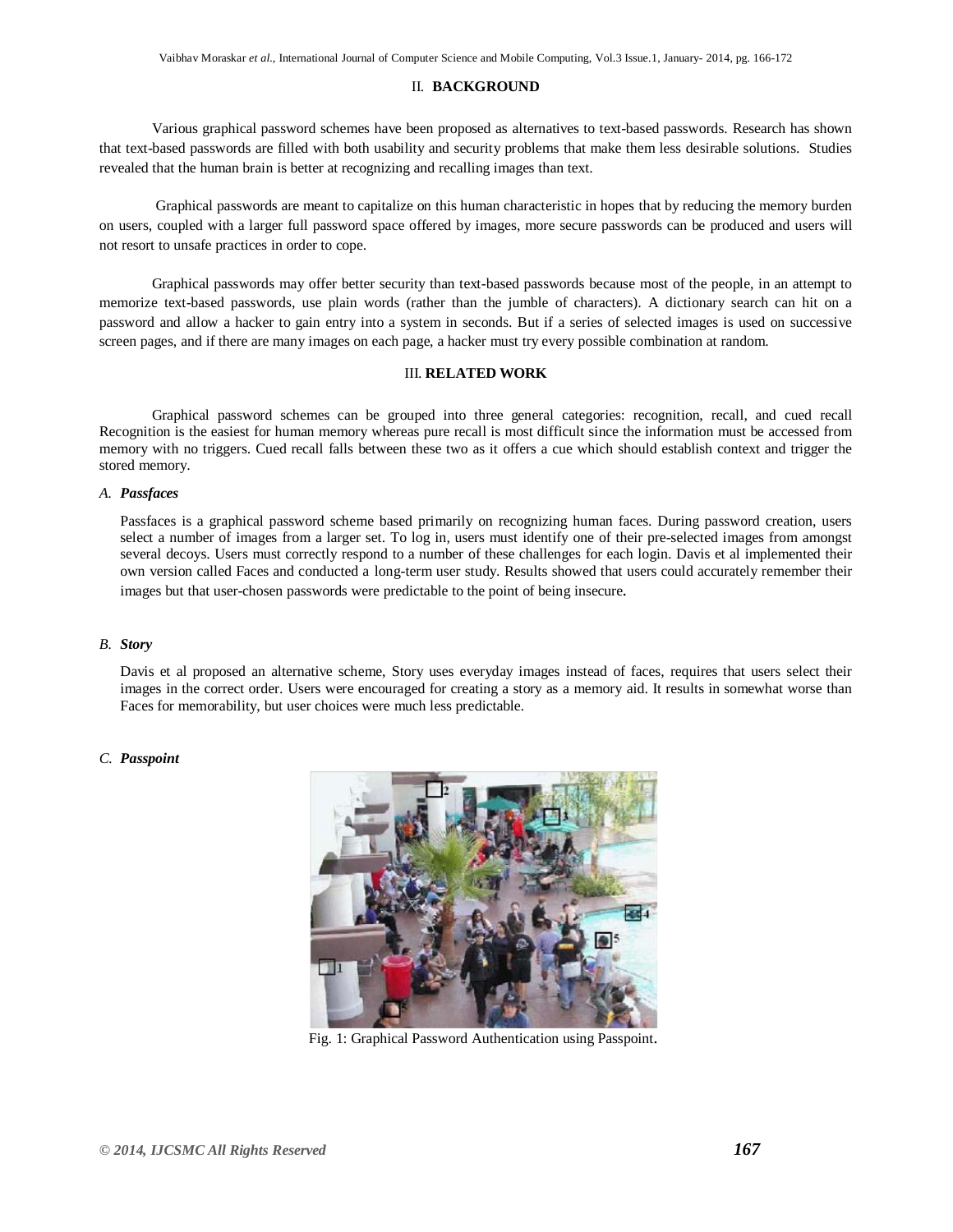Wiedenbeck et al proposed PassPoints, where passwords could be composed of several points anywhere on an image. They also proposed a "robust discretization**"** schema, with number of overlapping grids, allowing for login attempts that were closely resembling correct to be accepted and converting the entered password into a cryptographic verification key.

# *D. Cued Click Point*



Fig. 2: Graphical Password Authentication using Cued Click Point.

Cued Click Points (CCP) is a proposed alternative to PassPoints. In CCP, users click one point on each image rather than on five points on one image. It offers cued-recall and introduces visual cues that instantly alert valid users if they have made a mistake when entering their latest click-point. It also makes attacks based on hotspot analysis more challenging.



# IV.**BASIC MODEL**

Fig. 3: Basic Model for Graphical Password Authentication.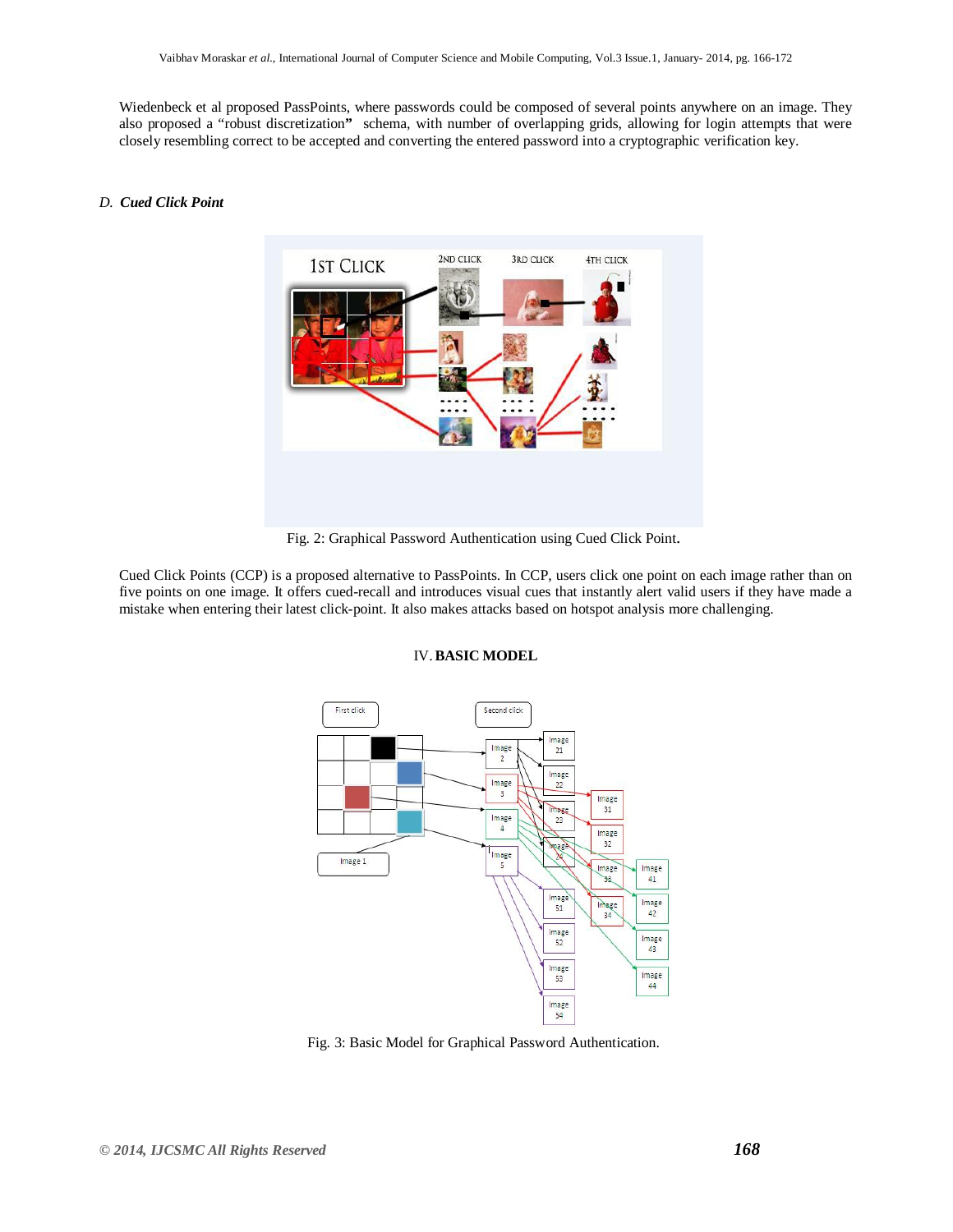# V. **SYSTEM DESIGN**

The system designed consists of three modules: user registration module, picture selection module and system login module.



Fig. 4: System Design Modules.

In user registration module user enters the user name in user name. When user entered the all user details in registration phase, this user registration data is stored in data base and used during login phase for verification. In picture selection phase there are two ways for selecting picture password authentication.

- 1. User defines pictures: Pictures are selected by the user from the hard disk or any other image supported devices.
- 2. System defines pictures: pictures are selected by the user from the database of the password system.

In picture selection phase user select any image as passwords and consist of a sequence of five click-points on a given image. Users may select any pixels in the image as click-points for their password. Users must select a click-point in the image and proceed on the next image.

During system login process, images are displayed normally, without shading or the viewport, and repeat the sequence of clicks in the correct order, within a system-defined tolerance square of the original click-points.

# VI. **SCREEN SHOTS**



Fig. 5: Create User.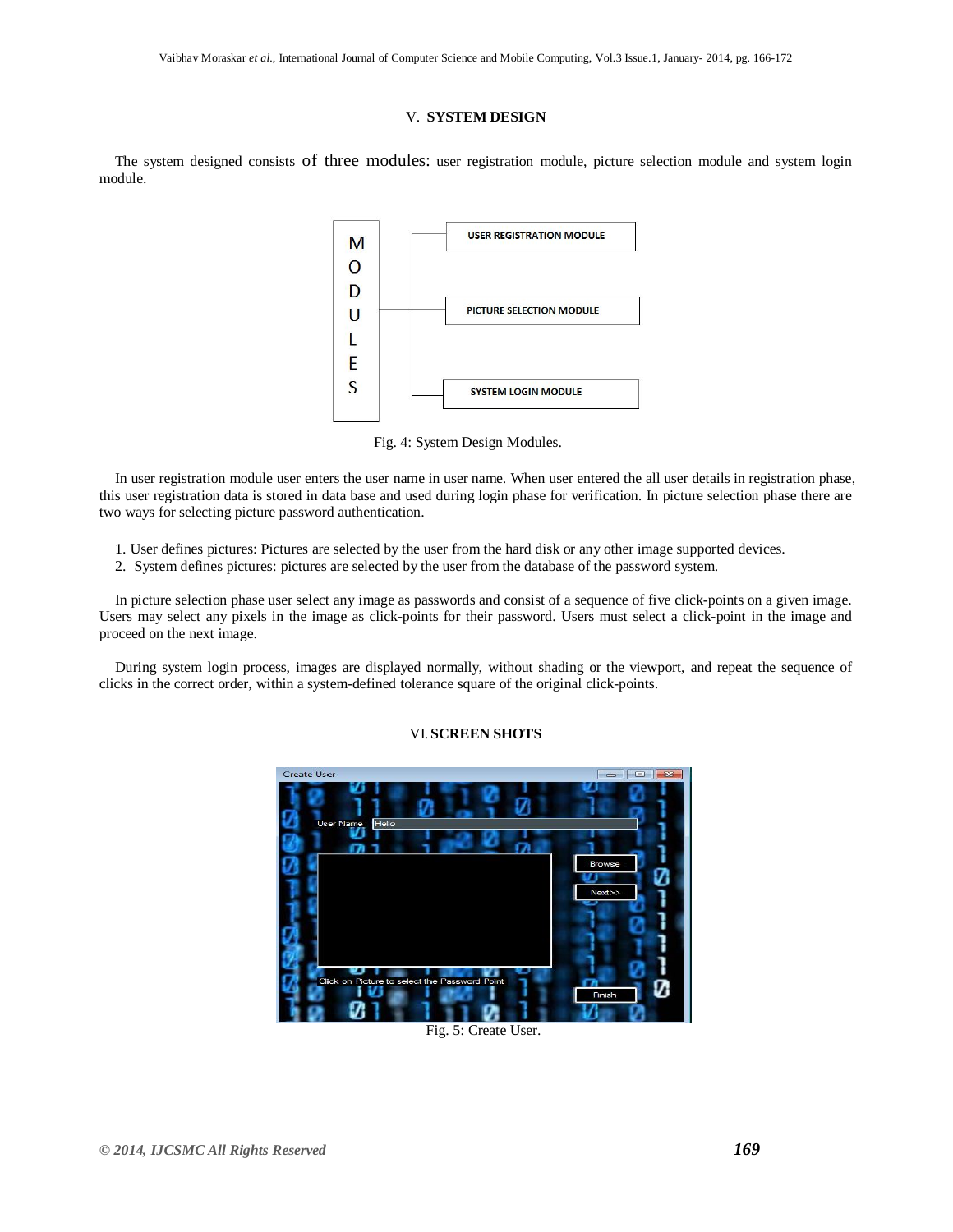| Organize v                                                              | New folder               |                      | 胆                 | ⋒           |
|-------------------------------------------------------------------------|--------------------------|----------------------|-------------------|-------------|
| Desktop                                                                 | ×                        | ×<br>Name            | Date modified     | Type        |
| Downloads<br>Recent Places                                              |                          | New folder           | 10/7/2013 6:35 PM | File folder |
|                                                                         |                          | PerfLogs             | 7/14/2009 8:50 AM | File folder |
| Libraries<br>Documents<br>÷,<br>Music<br><b>Pictures</b><br>Videos<br>H |                          | <b>Program Files</b> | 8/2/2013 10:20 PM | File folder |
|                                                                         |                          | Program Files (x86)  | 9/30/2013 4:55 PM | File folder |
|                                                                         |                          | <b>Users</b>         | 8/2/2013 5:32 PM  | File folder |
|                                                                         | Ξ                        | Windows              | 8/4/2013 8:31 PM  | File folder |
|                                                                         |                          | <b>bart</b>          | 8/31/2013 6:37 PM | Bitmap imac |
|                                                                         |                          | Ready                | 9/1/2013 11:05 AM | Bitmap imac |
| Homegroup                                                               |                          | tictactoe            | 9/1/2013 3:33 PM  | Bitmap imac |
|                                                                         |                          | unready              | 9/1/2013 4:03 PM  | Bitmap imac |
| Computer                                                                |                          | wrong                | 9/1/2013 4:48 PM  | Bitmap imac |
|                                                                         | $\overline{\phantom{a}}$ | m                    |                   |             |

Fig. 6: picture selection.



Fig. 7: picture selected.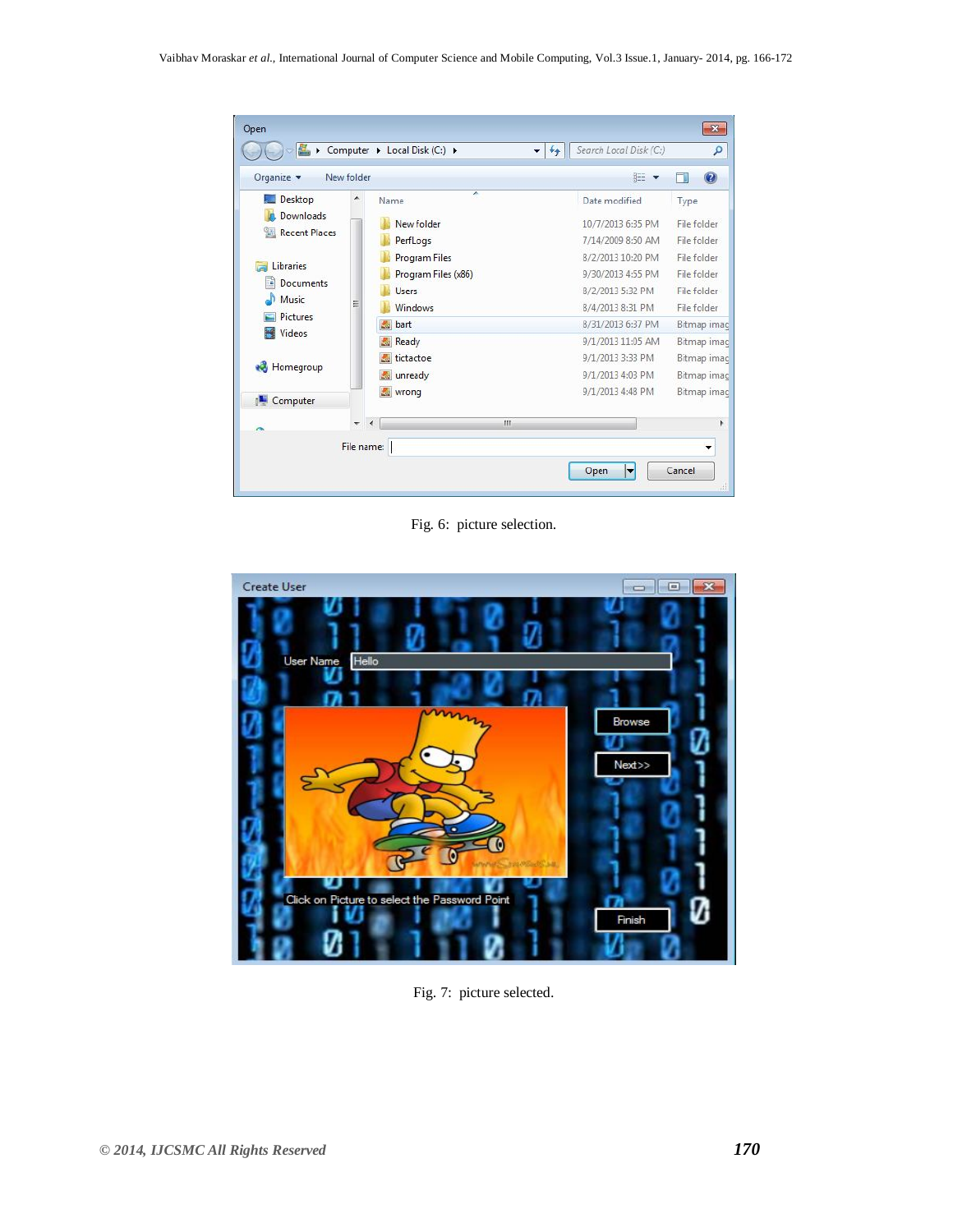

Fig. 8: Select password point.



Fig. 9: password selected.